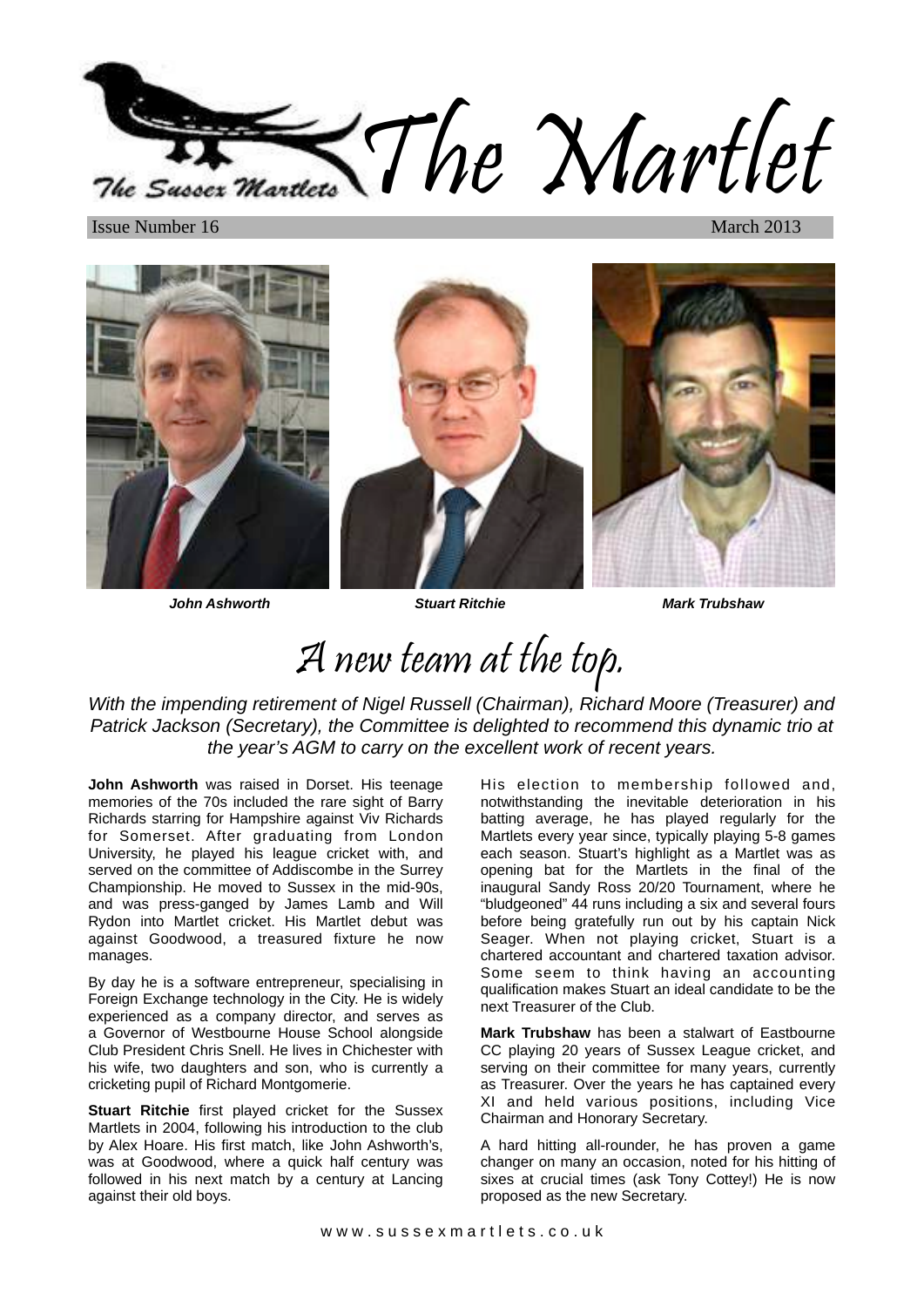# **THE CHAIRMAN'S REVIEW 2012**

If there weren't unfortunate cricketing connotations associated with the phrase, one could be forgiven for referring to last season as being better suited for ducks! All clubs have complained similarly as the wettest summer for over 100 years decimated fixture lists throughout the country. We lost an unbelievable 14 fixtures without a ball being bowled and if one describes this as being nearly 40% of our season, the impact is stark. Perhaps, though, the season is better viewed from the bright side – we managed to play 19 games, winning as many as we lost and the cricket report highlights some of those matches.

I feel for the match managers whose task is never easy, having put blood, sweat and tears into raising a side only to be robbed by the rain, is disheartening to say the least. Rob makes this point more generally in his cricket report and the management of our managers is something we need to get right, urgently. To retain the goodwill of this volunteer band on whom we rely to deliver the fixture list, we are introducing a stronger support network to help share the load and we hope that will encourage members to keep putting their names forward for a job that can bring huge reward and acres of fun.

That may sound a rather dispiriting report on the Club's year and of course that perception would be far from the truth. We continue to put out strong and competitive sides, thanks to the efforts of our match managers, and to attract good young players who view the Martlets' style of cricket as being a welcome contrast to the needle of the leagues. With the odd exception our fixture list remains broadly traditional, the highlights being a continued presence at Arundel, the recent return to Hove for our game against the County Club & Ground XI and the popular T20 tournament for the Sandy Ross Cup, which this year moved to Ardingly College. And this year the Free Foresters produced a side of distinguished quality with seven Combined Universities' players, becoming the third different name on the Cup in as many years – surely it must be the Cryptics' turn next year to complete the set! Watching the Martlets, with a blistering knock by Ed McGregor in particular, score 230 in the Plate Final in their 20 overs was a special moment in the season. And talking of watching matches, it has been a real pleasure once again to visit grounds around the County, to meet up with old Martlet friends and to make new ones. One is reminded continually on these occasions that the Martlet ethos and spirit remains a strong and attractive force.

Your Committee has continued to contribute with vigour and we are blessed with strong attendance for our meetings (nothing to do, of course, with the appeal of the Half Moon at Warninglid, which has become a very popular post meeting watering hole!) Next year will see significant change in the

Club's leadership with the current Chairman, Treasurer and Secretary all standing down.

Paddy Jackson's military activities have intensified over recent months and he feels he can now no longer give us the time needed to carry out the role of Secretary. He has made a terrific contribution and has built up an excellent rapport with the membership as perhaps might be expected of a communications consultant! He will not be lost to the Martlets, I am pleased to say, as he will keep his hand in by match managing.

Richard Moore has been our Treasurer, remarkably and uniquely, for over 30 years having been appointed in Eddie Harrison's time. The financial strength of the Club is entirely due to Richard's diligence and vision during his tenure – properly, much more will be said about his significant contribution to the Club later as the Editor is demanding in terms of column inches!

After six hugely enjoyable and rewarding years at the "helm", and two terms as Chairman it is time for someone new to take charge and I shall be standing down in March. When I took over from Sandy Ross in March 2007 I said I wanted to ensure firstly the Club's relevance at a time many were questioning the future of wandering cricket and by extension, secondly, I wanted to underpin the Club's sustainability. Over the past few years we have increased access to the Club and have introduced some new members directly as a result of our association with some of the high profile clubs in the Sussex League. The Martlets has become a Vice President of Sussex Cricket in the Community Trust, particularly supporting youth cricket in the County. This in turn has raised our profile across the County, it has seen our return to the County Ground at Hove, it has given us special rate corporate packages at high profile games attended by many Martlets over the past two years and it has allowed us to house our archives permanently in the new museum at Hove. In short we have reintegrated with the County set-up to our mutual benefit and this has been a very positive move to ensure our relevance and our sustainability. None of this could have been achieved without the wholehearted and enthusiastic work of the Committee and I thank every one of them for their wisdom and guidance.

**John Ashworth** has offered to take over as Chairman – many will know John not only as an excellent match manager but also as a governor of Westbourne House School and as a director of a financial software company in the City.

**Stuart Ritchie** who is also a current match manager, is the senior partner of an audit firm in Broadbridge Heath and is heavily involved in local politics. He is our choice as Treasurer.

And as a replacement Secretary, **Mark Trubshaw** is shortly to take on the role as Patrick deploys abroad once again. Mark has been a prolific player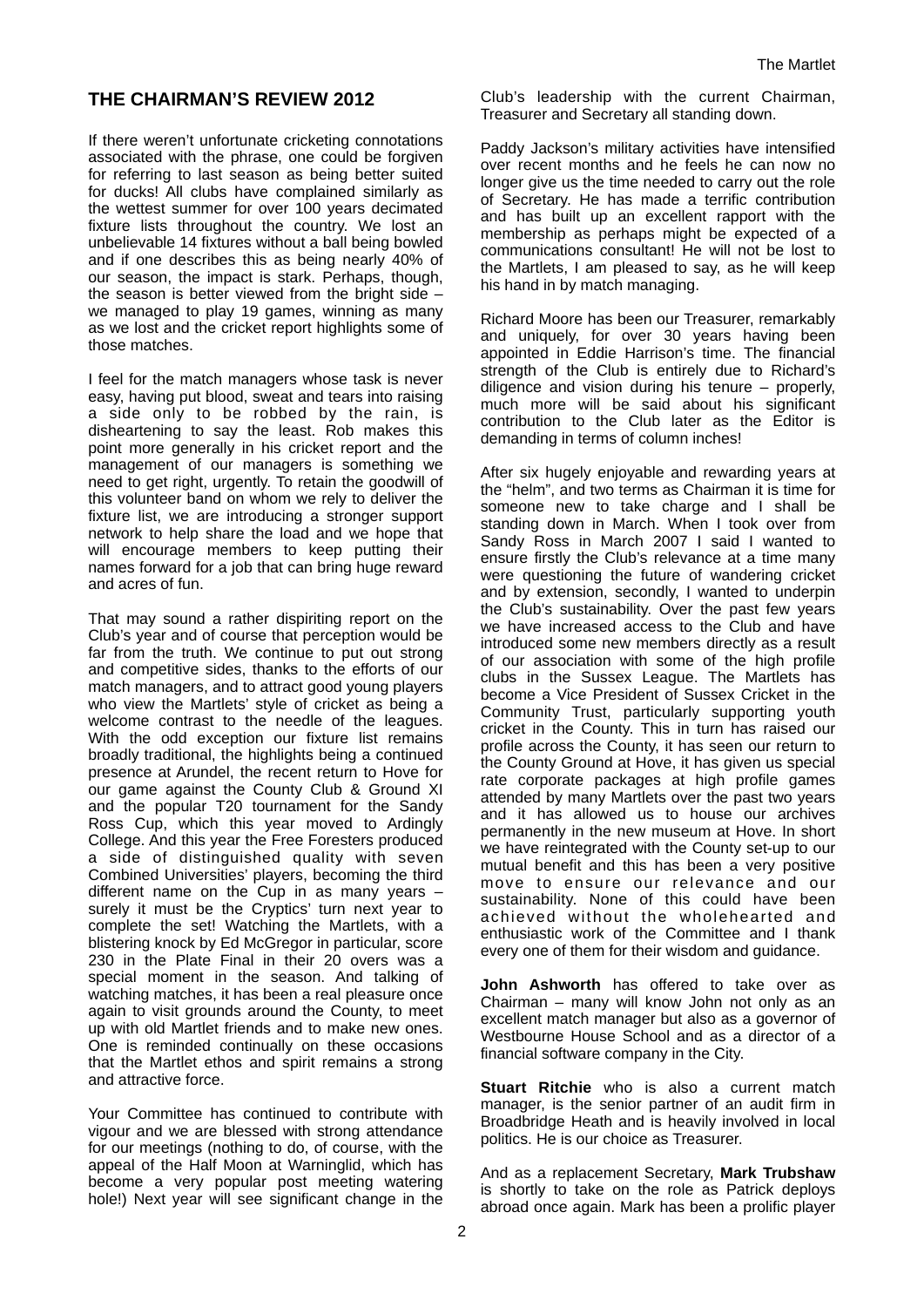for the Club over the past three years in particular and is still closely associated with the management of Eastbourne CC. We are excited that the Martlets will remain in excellent hands and your Committee feel these three will bring a fresh dynamism and enthusiasm to the challenges ahead.

On a broader horizon, yet another Sussex Martlet has become President of the MCC and we offer Mike Griffith our congratulations. Records are a trifle hazy on this subject but it thought that he is the 8th Martlet to hold this office. An article on Mike appears elsewhere in this edition.

As I'm sure most will know, with great sadness we recorded in May the death of Di Ross, tragically so soon after Sandy's demise in 2009. She will be remembered by us particularly for her unstinting and unselfish support for both Sandy and Will in their Martlets' outings and latterly for presenting the Sandy Ross Cup at the recently inaugurated T20 competition. Our connection with the family continues with Will of course.

Next season we look forward to welcoming back the Bradman Foundation XI and, for the first time, Singapore CC. A Martlets' tour to Dublin is being organised in the Ashes summer which will see the Australians at Hove at the end of July – watch out for announcements of the Martlets' Club day at the County Ground on 28th July. Another date for the diary is the Club Dinner at Hove on 22nd March and Chris Gray will circulate more details on that in due course.

I look forward to seeing many of you round the boundary in 2013.

**Nigel Russell**

#### **REVIEW OF THE SEASON**

The 2012 season was reduced to 37 matches, down from 40 the previous year. Unfortunately the outright winner this year was the weather! 18 games were either cancelled or abandoned due to the rain. Of the remaining matches there were 9 wins, 1 draw and 8 losses. Unfortunately the game against Midhurst was cancelled due to the lack of a Match Manager. Volunteers for 2013 will be gratefully accepted!

There is the perennial problem of Match Managers struggling to raise sides. This problem is widely known and leads to a dearth of new Match Mangers who feel that it is an onerous task and not necessarily something they want to take on. To address this, the cricket sub-committee has developed a plan to work with existing and new Match Managers to alleviate some of the more time-consuming responsibilities.

Although the weather did its best to disrupt the season, there were some excellent wins. May was almost a right-off with five out of eight games cancelled and the other three lost. Therefore it was not until June that the first win, against Goodwood, was recorded. This was quickly followed by another win against Brighton Brunswick. The Martlets batted first and posted a creditable score of 212-7 dec off 49 overs (Dan Wells 80, Aaron Mullins 70). The opposition were bowled out for 99 in 30 overs a resounding win by 113 runs. There was also an excellent win against Brighton College. The Sussex Martlets scored an excellent 297-8 in 50 overs with Adam Davies making 145 and Henry Sims 43. In reply, Brighton College were all out for 135 from 49.1 overs with Daniel Smith (3-18) and Mark Trubshaw (3-21) doing the damage.

July saw another win, against West Chiltington in a 50 overs match, with some outstanding Martlet performances. The Martlets won the toss and elected to bat and, unbelievably, the sun shone for most of the day! It had rained for most of the previous day and consequently the square was pretty wet. This resulted in a spicy track with the ball lifting dramatically off a length. Martlets made 223-8 (Andrew Hartridge 123, Mike Murray 66\*). In reply West Chiltington made 151 in 36.5 overs (Charles Davies 5-38, Colin Oliver-Redgate 2-28, Jonathan Garforth 2-10).

The Yellowhammers game in July was outstanding, and for once ended in victory for the Martlets. The ever-strong Yellowhammers lost the toss and were inserted due to the unbelievably good batting wicket that always seems to be produced at Tonbridge. The bowlers on both sides toiled all day without much luck and the Yellowhammers reached 291-2 declared. 18 year old J. O'Neill scored 108. The declaration was very generous giving the Martlets 49 overs in reply. Daniel Wells scored 117 and Adam Davies 78 as the Martlets were in a commanding position of 240 for 1 with 10 overs remaining. The manager said he would retire if the Martlets did not win from this position and suddenly five wickets fell! The manager's blushes were saved as the Martlets crossed the line six down and 292 on the board. A day for batters in 30 degree heat for once! Having lost to the Yellowhammers two years in a row it was pleasing to get a win.

The match against the Juniors was contested on one of the best days of the summer and the strong Juniors side, many back from last year, were keen to bat first. Unusually, their wish was granted, but this was not their best decision. They batted well enough, especially in the first hour, when the conditions favoured the bowlers. They found it difficult to accelerate and were pegged back to 211-6 in their 62 overs. School bullies Nick Seager and Andrew Hartridge then set about their bowling attack, with Nick reaching a 50 ball ton, and the score raced to 212-2 off only 27 overs.

It was good to reverse the 2011 loss against Horsham with a closely fought win. The Martlets won the toss and inserted them on a flat wicket.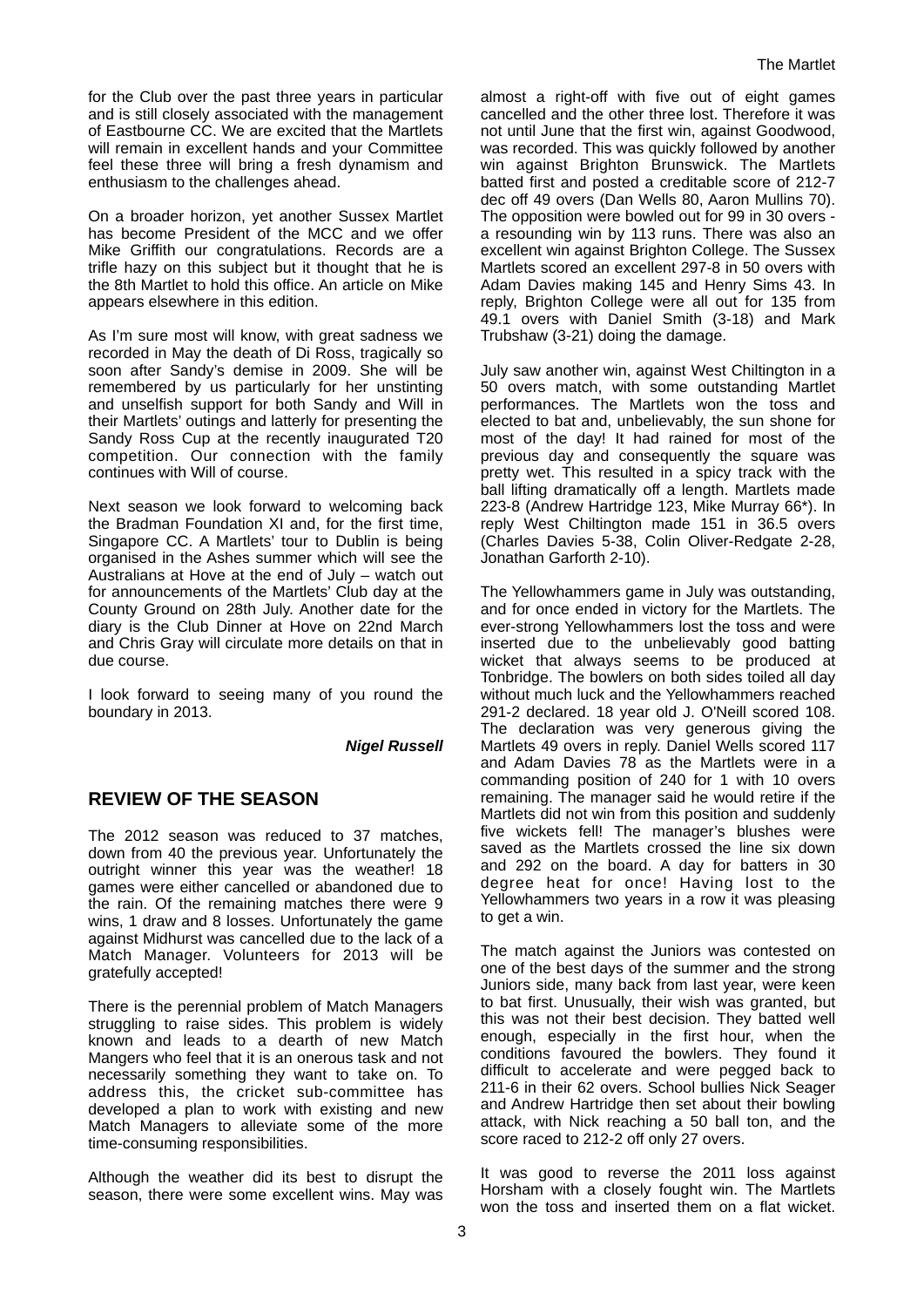Charles Davies was the pick of the bowlers with 5-22. There were also wickets for Nick Kent and Greg Wisdom as Horsham reached 144. In reply, 14 year old Joe Ludlow scored 70. He was well supported by Pete Wooldridge (21) and Brad Gayler (30). A strong win by 4 wickets!

The last three games against the Armadillos have resulted in two losses and an abandonment due to rain. Therefore it was about time that the Martlets registered a win and they duly did so. Early September at the delightful Sheffield Park ground produced a dampish and challenging outfield. The Martlets elected to bat first and it soon became clear that the effects of the outfield were to play a significant role in the game. Hitting boundaries could only be achieved following an aerial route, and lowish innings' totals were anticipated. The Martlets lost wickets at regular intervals until steadied by a 5th wicket partnership of 67 between Henry Cope (34) and Mike Murray (45\*). Hector Loughton batted fluently for his 27 and a late charge by Josh Burrows (15) brought the Martlets total up to 153-8 off 40 overs. The Armadillos struggled equally in the conditions but some effective spin options produced by Rich Allum (3-23) and Mike Murray (2-2) restricted their run chase as they lost wickets regularly and were all out for 109. All the Martlets bowlers contributed successfully with the old master, Derek Semmence, wrapping up their innings. Although the spirits were dampened, there was some enjoyable cricket played and surely it cannot be as bad next season?

**Rob Walker**

#### **JUNIOR MARTLETS 2012**

Played 5 Won 2 Drawn 2 Lost 1 Cancelled 1

#### **v Babes of Kent. Cancelled.**

**v St James Montefiore. Junior Martlets 192 all out (Greg Wisdom 52, Jay Barclay 50, Nico Mendoza 20). St. James 136 all out (Ed Blake 3-14, Henry Cope 3-32, Jonny Newland 2-7). Won by 56 runs.** 

This was possibly the first day of Summer and the Junior Martlet cricket matched it. Greg Wisdom won the toss and batted first. As it turned out, the track kept low and the ball didn't really come onto the bat; a legacy of the extended monsoon no doubt. Greg Wisdom and Jay Barclay showed skill and patience to take the score to 89 for the first wicket. The spinners restricted the following batsmen, which, in fact, was a useful sign for the Juniors. Nico Mendoza did boost the score at the right moment. 192 was a very defendable total given the conditions.

St James launched into the seam attack with only Dan Stokes taking a wicket and the score galloping to 72 off 11 overs. The leg spin of Ed Blake and left arm wrist spin of Henry Cope then turned the game, for the batsmen had little answer to their guile. Jonny Newland chipped in later on with a couple of wickets too. This was a very decisive victory and the game was played in an excellent spirit.

#### **v Hampshire Hoggets. Hampshire Hoggets 121 all out (Alex Harbourne 3-23, Ed Blake 3-28, Henry Cope 2-13). Junior Martlets 123-1 (Greg Wisdom 58\*, Joe Ludlow 56). Won by 9 wkts.**

The Junior Martlets fielded a young but strong side for this re-established Hoggets fixture. A second day of wonderful weather and the picturesque Warnford ground made for an idyllic cricketing setting. The Hoggets opted to bat but, apart from their captain, none of the batsmen had an answer to the Junior Martlet bowling attack or fielding. Henry Cope's superb catch off Dan Stokes started the fall. Marcus Campopiano had two fine stumpings off Alex Harbourne, who took three wickets in two overs. Ed Blake's spin worked the trick again, as did that of Henry Cope to finish the job. Joe Ludlow scored 11 fours in his 56 while powering to the target with Greg Wisdom. Victory was achieved in 17 overs.

#### **v Brighton & Hove CC U.16 XI. Brighton & Hove CC 259-4 dec. (Sam Cooper 2-39). Junior Martlets U.16 XI 193-4 (Alex Harbourne 94\*, Alex Cooke 36, Ben Dunkerley 20\*). Match drawn.**

This game had a strange side to it as it began as an overs game with a strict interpretation of the wides rule, but had to change to a time game for domestic reasons on the ground. The consequence was that extras did awfully well! Brighton and Hove batted first and scored freely. The Juniors only had one spinner available for this game and this was telling. Sam Cooper demonstrated what this department could have done. The Juniors faced a daunting total but began well with Morgan Griffin hitting hard, but luck was not on his side. Alex Cooke and Alex Harbourne stabilised the ship after two quick wickets, to take the score to 118. Alex Harbourne didn't have quite enough time to reach his 100, but it was a fine performance. Interestingly, without the wides there were only 11 runs between the scores! The side was captained with great philosophical calm by Dan Stokes.

#### **v Brighton & Hove City Clubs XI. Junior Martlets 169-5 dec. (Alex Harbourne 57, Dominic Keats 32, Greg Wisdom 23). Brighton & Hove City Clubs XI 154-9 (Ed Firth 2-19, Tom Stewart-Green 2-21, Henry Cope 2-29). Match drawn.**

This game was hosted by Preston Nomads and organised by David Bowden and Chris Bidwell. Greg Wisdom won the toss and elected to bat. The bowling was tight and scoring proved difficult, but Greg Wisdom and Alex Harbourne set up a sound base for the first wicket. Dominic Keats and George Garton both upped the tempo towards the end of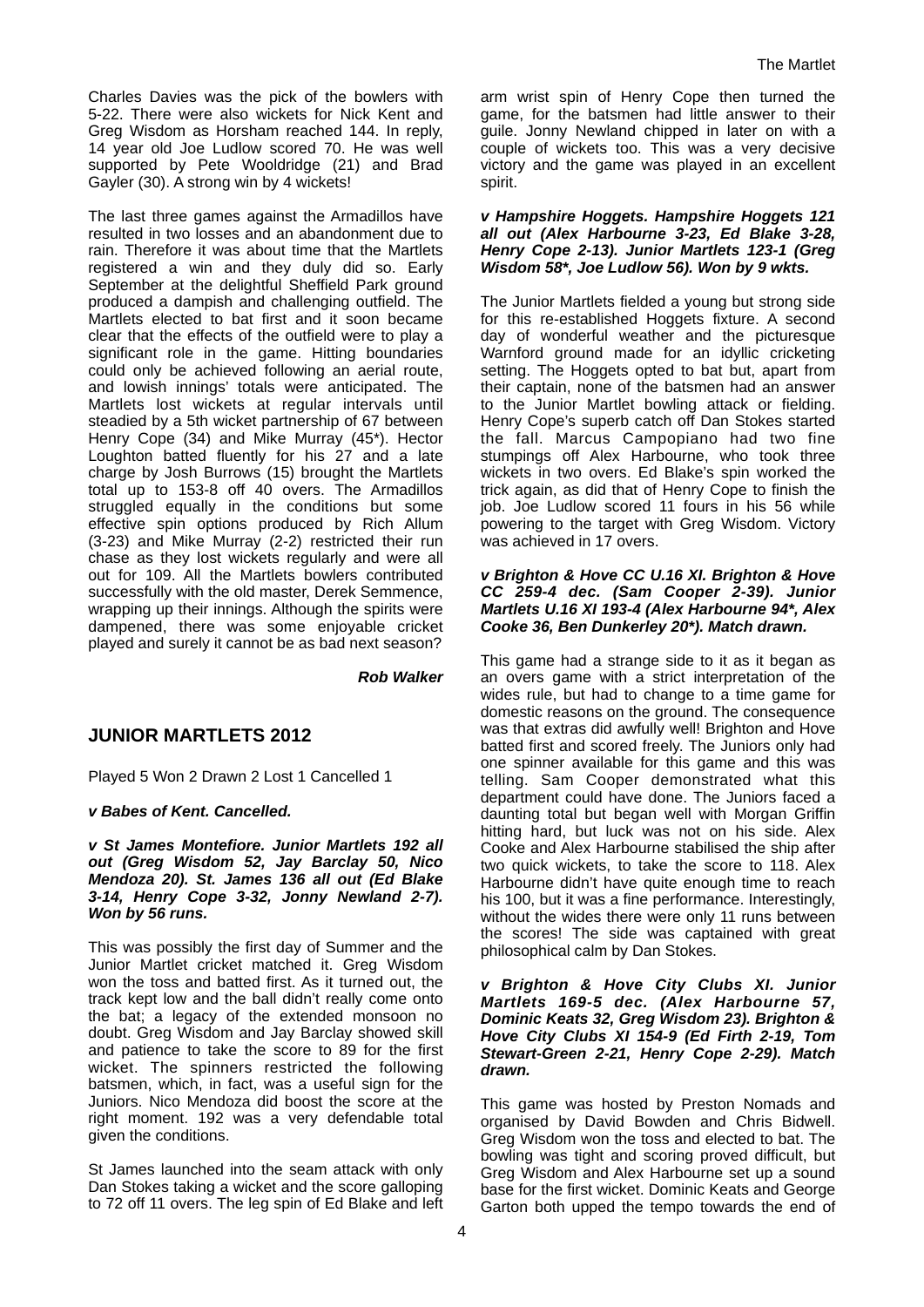the innings. Once again the Junior Martlet bowling and fielding were impressive. Ed Firth and Tom Stewart-Green both produced good opening spells taking two wickets apiece and bowling tight, accurate overs. Dominic Keats and George Garton kept turning the screw and Henry Cope took the final wickets. But try as they might, one wicket remained at the end. This was an exciting finish and the whole game was played in a great spirit of good humour.

#### **v Sussex Martlets. Junior Martlets 211-6 dec. (Marcus Campopiano 57\*, Joe Ludlow 56, Greg Wisdom 36). Sussex Martlets 212-2. Lost by 8 wkts.**

The Junior Martlets were keen to break with tradition and bat first. Jonny Wills obliged and ushered Greg Wisdom and Joe Ludlow to the wicket. They gave the Juniors an excellent start, taking the score to 94 before Joe Ludlow was out for 56. There was sound batting to follow, but it proved hard to increase the tempo. Marcus Campopiano, Jack Troak and Ed Blake accelerated towards the end and 211 looked a substantial score to defend. Nick Seager and Andrew Hartridge, however, had other ideas! The onslaught was verging on the merciless! The bowlers didn't really perform badly but there seemed little to stem the flow. Jack Troak did lure Nick Seagar into an indiscretion towards the end and Marcus Campopiano completed a fine stumping. Nevertheless cricket at Arundel is always a treat.

This was a successful and enjoyable Junior Martlet season. Greg Wisdom once again was the main captain and his style added much to the overall success and enjoyment of the team members. In all 30 players represented the side.

Thanks are due to all the hosting clubs and the officials who acted for us. I am also particularly grateful to those who suggested new players, for advice along the way from those who know, the support on the boundary and to Greg Wisdom and Dan Stokes who captained the teams.

#### **John Bettridge**

## **MARTLET PRESIDENTS OF THE M.C.C (No 8).**

Mike Griffith is the eighth Sussex Martlet in the past 55 years to serve as president of MCC. No longer strictly true to say, as Sir Pelham Warner wrote in 1929, that this is 'the chief post which cricket has to offer', it is nonetheless today a position of distinction and authority. No doubt, too, that Mike follows in illustrious footsteps – the last great cricket-loving nobleman, Bernard Fitzalan-Howard, 16th Duke of Norfolk (1957), Arthur Gilligan (1967), father of Mike, Billy Griffith (1979), Hubert Doggart (1981), Ted Dexter (2001), Robin Marlar (2005) and John Barclay (2010). All of them, except the Duke, have captained Sussex.



But what does the president actually do? And how does he (there has not yet been a she) get there? What indeed is the role of MCC in a very different cricketing world from when it was founded in 1787, or even when it celebrated its Centenary?

At its heart MCC is a private club with 18,000 members, of whom some 2,500 are active, playing approximately 500 out-matches a season, at home and abroad. Reassuringly, Mike has said that one of his priorities is to focus on this core activity. Having developed as the foremost cricket club in the world, inevitably it has had thrust upon it public responsibilities:

- Owning and running Lord's, the best known and loved ground (note, never a stadium) in the world. Inevitably also its development will end up on the president's desk at some stage during the year.
- Guardian of the laws of the game, it also has a role as the promoter of its 'Spirit', its morals you might say.
- Supporter and promoter of the game organisationally, financially, historically as progenitor of the ECB and the ICC, and of particular contemporary relevance, women's cricket at all levels, the six MCC universities, and the Young Professionals, and evangelist for the game throughout the world.

Until 1841 the president was elected by the whole membership. Since then he has been nominated by his predecessor at the Annual Dinner in May, and takes office in the October following, serving for one year. In the 19th century the social connections of the president were paramount, cricketing prowess or even commitment were secondary. Most had a title, and many came from the great families in the land who also established a grip on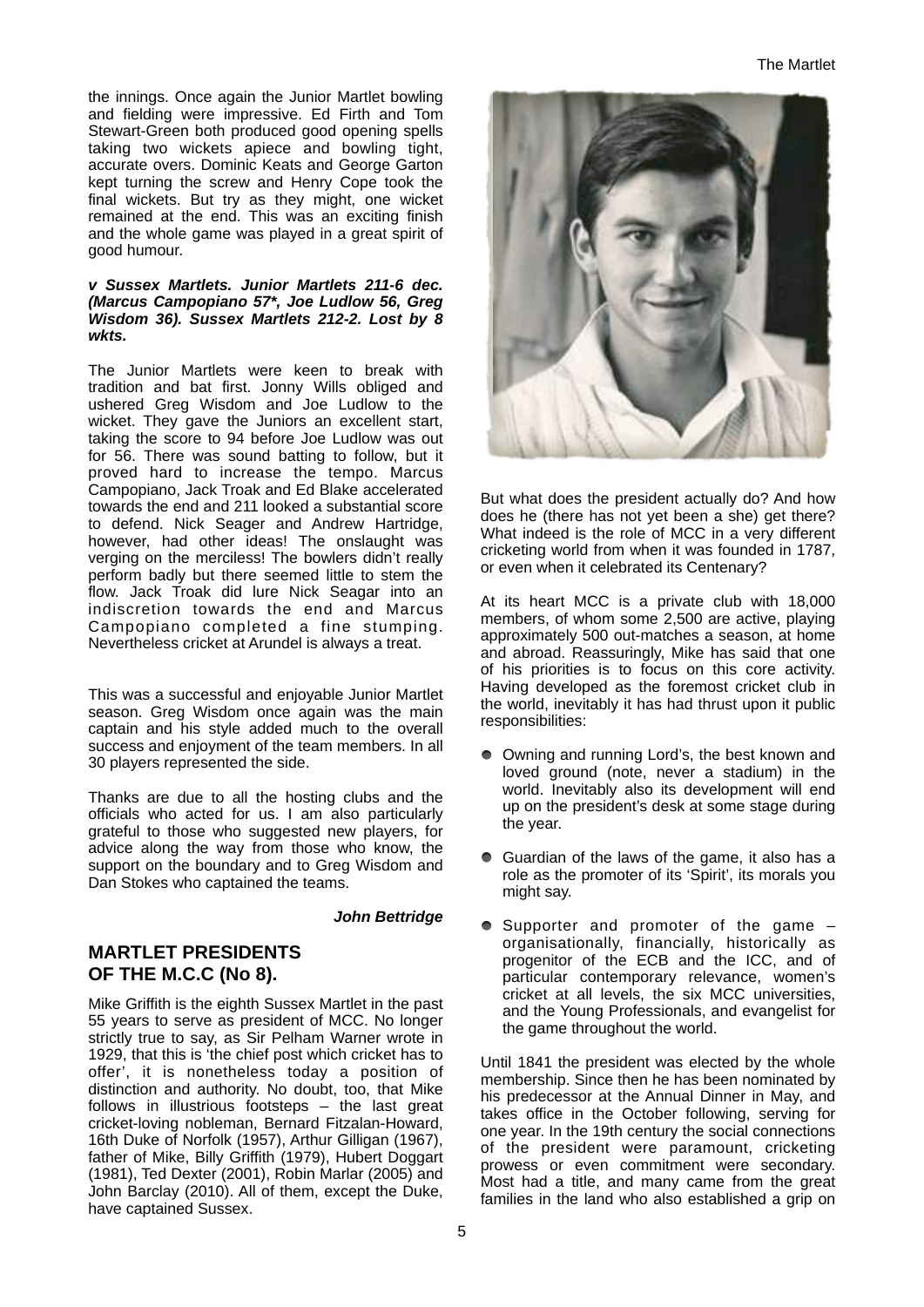church and politics. Only in the latter half of the 20th century have prowess and renown in the cricketing world been a significant factor.

Standing over and above the Committee (led by its own chairman), the president is a figure-head who is expected to show the flag at home and abroad. Like Bagehot's monarch, he possesses authority, if no real power, but nonetheless will be expected to take a lead if some great dispute blows up out of nowhere – links with South Africa, and tensions with the ICC in the 1980s, for example, and recently the Masterplan for the development of Lord's which has become such a vexatious issue.

Mike's own distinction as a player will bring its own authority – three Blues at Cambridge (1963-65), and a regular member of the Sussex team (1966-74) – there were many dimensions to his game, determined middle order batsman with a wide range of strokes, first-class wicket keeper, magnificent cover point when Jim Parks took the gloves, brilliant runner between the wickets and a resolute and thoughtful captain of the County (1968-72) in waters that through no fault of his own were not always calm.

When Sussex commitments permitted, he played for the Martlets on a number of occasions, notably captaining them with distinction on the groundbreaking tour to South Africa in 1972. The author, also a member of this team, will long remember Mike's brilliant hundred at Groot Drakenstein in the Cape.

He was a fine all round games player, winning Blues also for rackets and hockey, representing both Sussex and England at the latter.

He brings to the presidency as well, a knowledge of the modern commercial world through his postcricket career in the City, and of the inner workings of MCC as a member of its Committee since 2000, and its influential Cricket Committee since 2007.

It is his good fortune to preside at Lord's in an Australian summer. He will have happy memories of previous Aussie visits – 50s in both innings at Hove in 1964, and captaining Sussex in their glorious victory against the tourists in 1972, the County's first since 1888.

Having read history at Cambridge, he will know that some things never change! This is what William Nicholson (he of the gin family) wrote to members at the beginning of his presidential year in 1876: "Last year many members were refused carriage tickets owing to want of space. It has come to the knowledge of the Committee that carriage tickets were in several cases disposed to persons who were not members of the Club, it desires to remind members that carriage tickets are not transferable, and that it is most unjust that strangers should have carriage tickets when many members cannot obtain them".

Assuredly the new president will bring a sound grasp of reality and a sure touch to these, and all other matters which come his way. MCC continues to evolve as the game seeks to come to terms with the huge changes and finances sweep into the cricketing world, and the Martlets are proud that once more one of its members has been chosen as its president. They wish Mike a fulfilling, successful and thoroughly enjoyable year.

**David Gibbs**

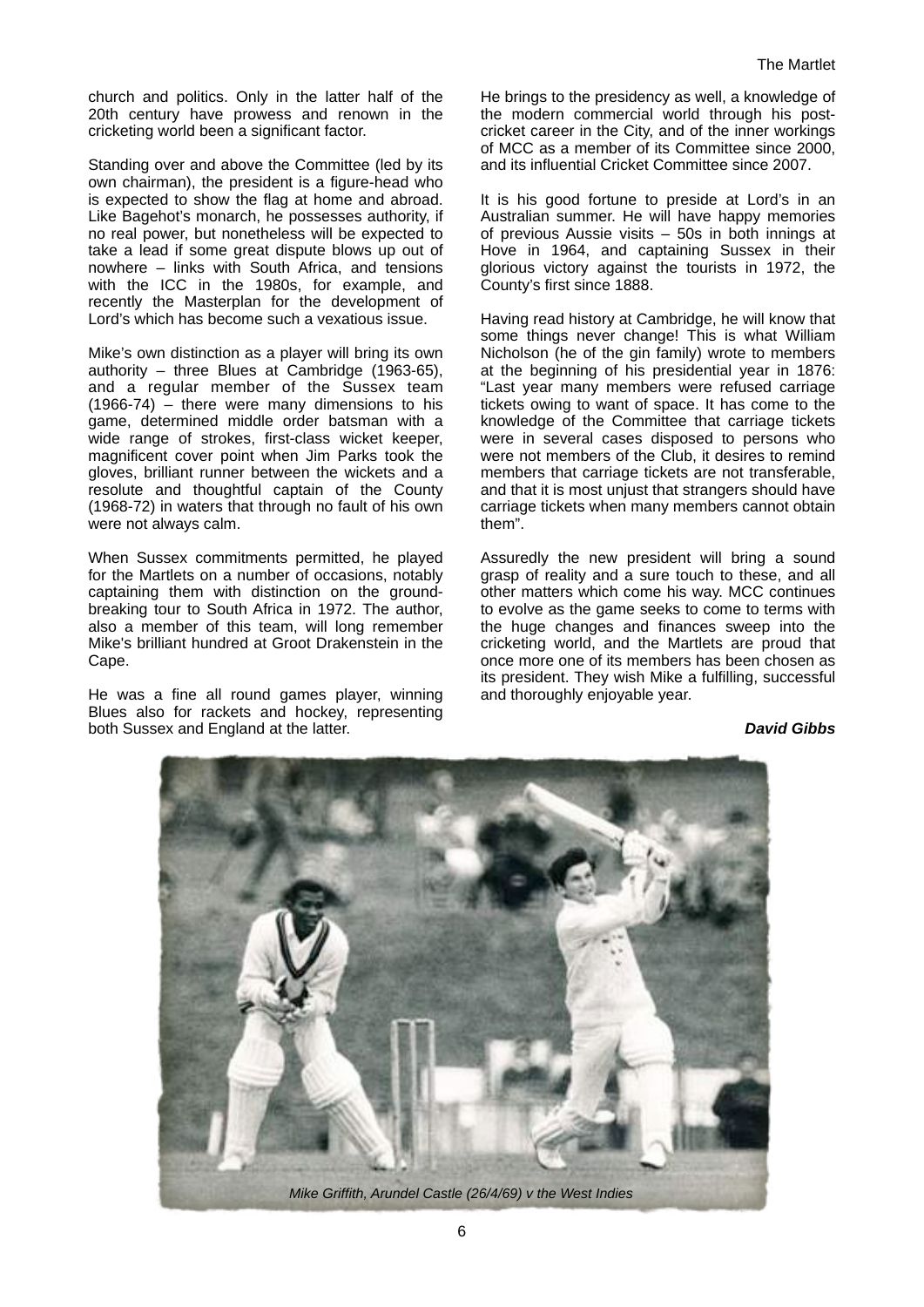## **THE FAT LADY IS WARMING UP…**

Some time in December, as one of the weaker cricketers in the Martlets family, I shall pop my King Charles Spaniel, Alfie, on his lead and we will walk out of The County Ground for the last time as Chief Executive and Chief Dog. And we will look back with some pride at what has been a fantastic four years.

In 2009, I was appointed – amid a little uncertainty from certain Board members I am sure – from the baking industry to take Sussex CCC forward. Tasked with making sure the team stayed successful on the pitch, devising and delivering the ground development project, driving the commercial incomes, and moving the professional and recreational games into a more integrated model, I pitched up and got ready to rock.

And actually, we have done pretty well . . .

Two trophies and a Lord's Final in 2009, plus a trip to India for inaugural Champions League was not bad for a first season. And in 2010 we won the 2nd Division Championship . . . oh, did I forget to mention our relegation in 2009? It must have slipped my mind . . . And 2011 and 2012 has seen strong progression with 5th and 4th place finishes in the Championship, a Twenty20 quarter final and semi-final, plus two CB40 semi-finals in that time. It



would have been great to push on but each year we look back with pride, if a little frustration too.

And the Ground is looking really good. The Spen Cama Pavilion has had a £2m make-over, the 1,700 seat Herbalife Stand has risen from the rubble of the old South West Terrace (which did not even face the pitch directly), a new Media Centre has replaced the Gilligan Stand (probably the ugliest construction in pro cricket), new hospitality facilities called The Boundary Rooms stand where marquees once flapped noisily in the wind, international standard floodlights have saved the neighbours a fortune in lighting costs, and our extension to the Indoor School now houses a gym and hydrotherapy pool offering our players the best facilities anywhere in the Country.

All that for £8.50m, built on time over two winters, with no disruption to cricket and the lovely northern grassy banks covered in deckchairs and benches still remains. A perfect mix of old and new . . . somewhat like Derek Semmence opening the batting with Adam Davies!

Sussex CCC income is at record levels thanks to the fantastic support of our sponsors (got to name check Farnrise Construction in particular who enter their fourth year of shirt sponsorship as the domestic game's biggest supporter) and members and supporters.

And the link between club cricket and the pro game has never been stronger with all sorts of events and finals taking place at Hove . . . with an ever growing number of cricketers coming to the ground to watch cricket and enjoy our facilities, especially as we corner the market in cricket dinners . . . I could go on (and I may, if I ever get asked to write another piece)

And the Martlets have of course played their part. As Vice Presidents to the Sussex Cricket Community Trust, with "Martlets Days" at the cricket, the annual dinner in the Pavilion, and the big highlight  $-$  the annual fixture against a Sussex Club & Ground XI at Hove. Two games in, I truly hope that this becomes firmly established as both games have been played in a great spirit. It is superb to see the traditions of Club & Ground XI's return, and I may even get one team to ask me to play one year !

It has been a pleasure and privilege to be part of the Sussex Cricket Family for the last four years, and as I now move on, I do hope I will get the chance to weaken few more Martlets XIs by making myself available to scratch a few more runs through third man slashes and fine leg nurdles.

Thank you Sussex!

**Dave Brooks**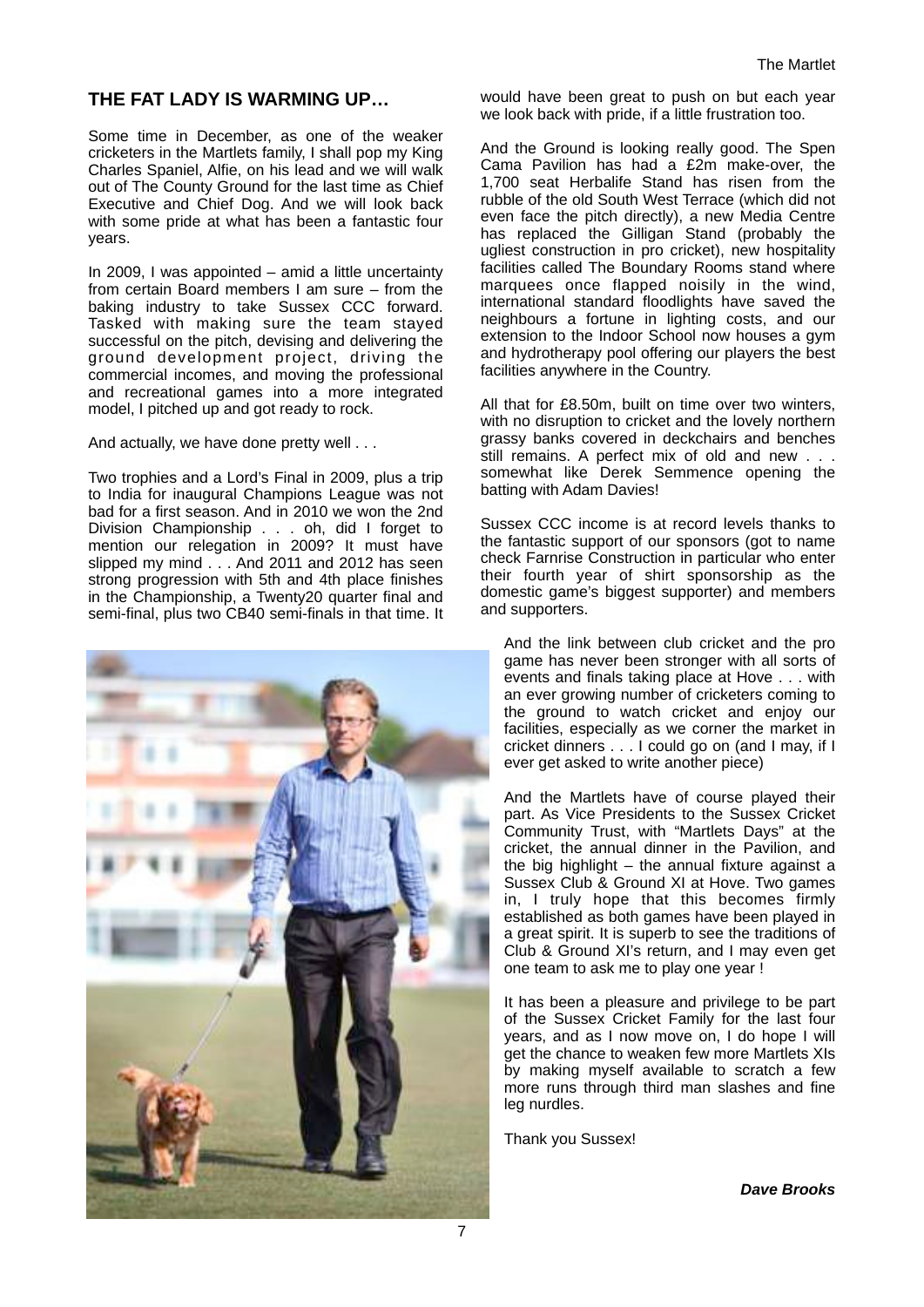## **RMJ – MEMORIES….**

If I had a pound for every time someone asked me if I miss playing professional cricket I would probably double my teacher's salary – this definitely wouldn't make me a rich man but it would soften the blow! Yes, the salary is one thing I miss, I suppose, but there are others too. Mainly, it is the camaraderie and dressing room banter, but with the likes of Nick Creed in the Common Room at Hurst there's always a bit of banter just round the corner...

I often get asked what my best memories from my playing career are. I remember my first game for Sussex quite vividly. I was ten years old. I turned up at Scaynes Hill on a wet summer's day to play for the under 11s against Essex and I remember being extremely nervous. Everyone seemed huge. I took 2 wickets and scored 18 runs before being caught behind from a loose shot. Same old thing, same old thing I hear you cry!

Some 18 years later, in 2003, I was joining my team mates in the lap of honour around the county ground having won the championship for the first time and I thought back to that day at Scaynes Hill. It was an emotional time; winning the title was something I had often dreamed of since my dad brought me to Hove to watch Imran Khan and Garth LeRoux steam in down the hill.

Then three years later, another lap of honour, this time at Lords. More tears all round. My end of summer holiday treat as a boy used to be a trip to the Natwest Final (as was) every year. I saw some great matches, not least Sussex's victory in 1986 and the oh so near miss in 1993. But here I was soaking up the atmosphere having won the trophy as a player -- I would have retired a happy cricketer that day at Lords in 2006. And I haven't even mentioned the back-to-back titles in 2006/7!

What I'm trying to say is I feel immensely privileged to have been part of such a successful Sussex team over the years. And when I say 'team' I don't just mean the ten players who took the field with me. I mean the coaches. I mean the groundsmen. I mean the stewards. I mean the admin staff. I mean the whole shebang and caboodle. Something very special has evolved at Sussex and long may it continue.

The highlights? Apart from the obvious joy of winning seven trophies since 1999, they have



mainly revolved around the characters I've played alongside. My room-mate for my first class debut at Scarborough was Ed Giddins. I could tell you some of the things that happened that week, but this is a family publication…suffice it to say it was quite a different experience from sharing with my long-term room-mate, Richard Montgomerie. Latterly it was a privilege to play alongside people like Chris Adams, Mushtaq Ahmed and Matt Prior, to name but a few. They will quite rightly be remembered as Sussex legends.

The lowlights? Undoubtedly the death of Umer Rashid in 2001. Umer was a great friend to us all. He was one of life's givers and will continue to be sorely missed at Sussex. The tragedy put life, and cricket especially, into perspective for me.

So teaching is my life now, and a jolly good life it is too. But the memories of 15 years of cricket at Sussex are lovely things to tap into, especially when a Year 10 boy is being irritating at the back of the class.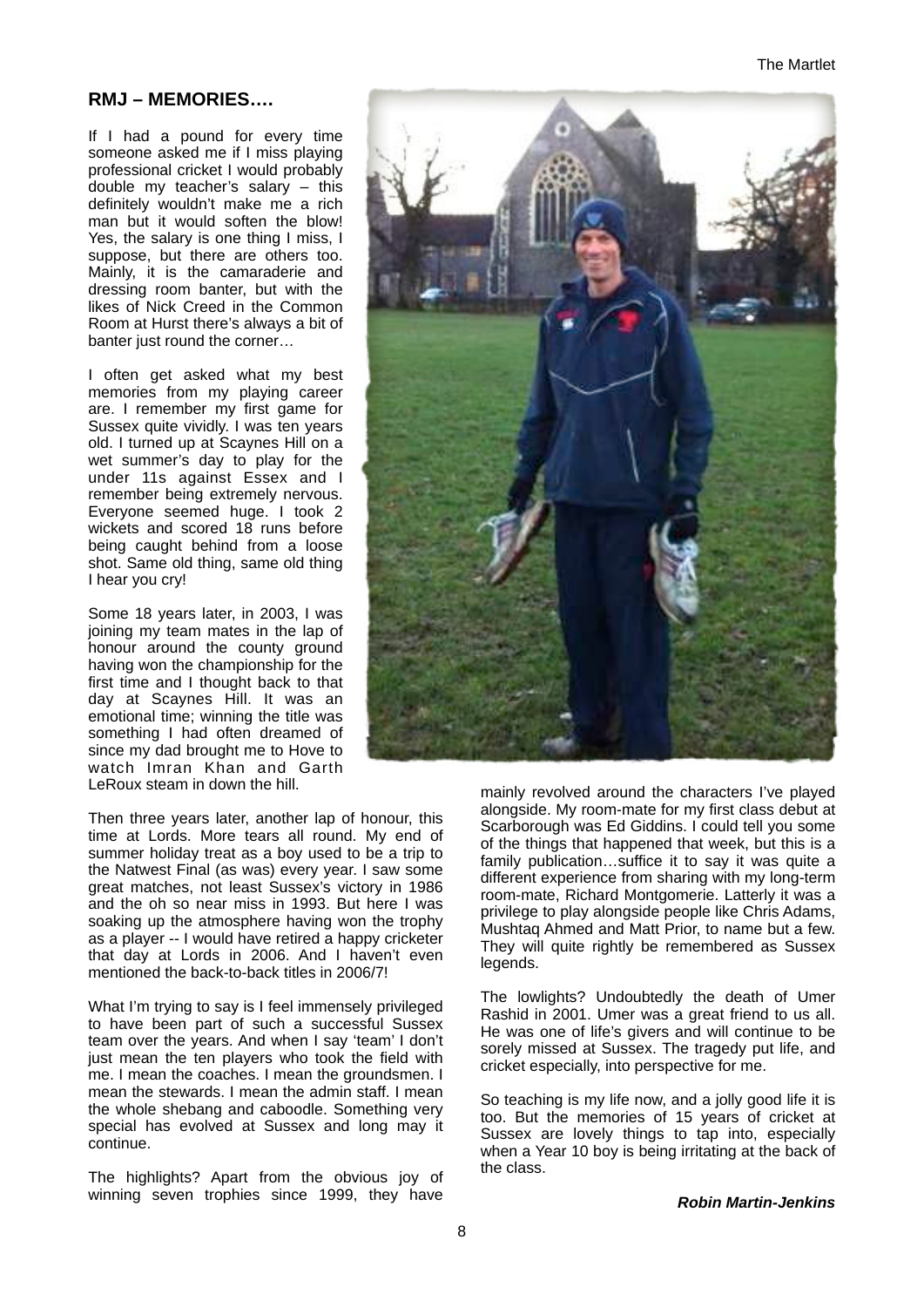#### **NOTES FROM A CRICKET-BOOK EDITOR**



When not scoring 150s at Arundel Castle, Sam Carter is the editorial director of a London publishing firm, grappling principally with heavyweight non fiction (though he is always always available for selection to moonlight on cricket projects). He has contributed to The

Authors XI: A Season of Cricket from Hackney to Hambledon, a book about a revived Edwardian literary cricket team, to be published by Wisden in June 2013.

In summer you play cricket and in winter you read about it, said Robert Menzies, the great Australian Prime Minister.

But books don't spring into life fully formed straight from the mind of the author, and perhaps this is true of sports books more than most. You don't need to be an expert in a subject to edit a book on it, but it certainly helps. Nothing has given me more pleasure in my publishing career than to develop a side-line as a midwife to cricket books – it hardly feels like work. And there are so many of them about, with more written on cricket than on all other sports put together. There's some essential connection between cricket and words: great players, great writers are drawn to put pen to paper. You could pick a distinguished XI of writers who were also cricketers: Samuel Beckett (the only Nobel Prize winner to feature in Wisden), Harold Pinter, Tom Stoppard, PG Wodehouse, JM Barrie, John Fowles, Edmund Blunden, Sir Arthur Conan Doyle…

As is their right, many authors disdain the services of an editor, believing that, as Brendan Behan thought of critics (another tribe of literary hangerson) they 'are like eunuchs in a harem; they know how it's done, they've seen it done every day, but they're unable to do it themselves.'

However, in the main cricket writers tend to be a sympathetic lot, and even the loftiest appreciates a second pair of eyes, if only to see whether they've spelt the name of that Sri Lankan bowler correctly… Wijegunawardene anyone?

I actually prefer working with writers who are prickly and defensive. It shows that they care. I edited a book by Scyld Berry a while ago – a most rewarding process (especially after I learned how to pronounce his name correctly … Shield), but towards the end he summoned me down to Bristol and insisted on going through every single comma and semi-colon in the book one by one. One would expect no less of an editor of Wisden.

Neville Cardus (certainly in the 1st XI of cricket writers) once warned critics not to be too harsh on the badly written cricket autobiography as 'you never know who's written it'. The shadowy figure of the ghost writer haunts the cricketing genre. I had a

lovely time on Mushtaq Ahmed's autobiography. We had a dream combination of a ghost writer who left all the cricket to me, photos from the incomparable Patrick Eagar and a foreword from Imran Khan. Or so we hoped, as far as the final element was concerned. 'Oh, Imran has most definitely promised me' assured Mushy. Entreaties were sent as deadline day approached, but Imran was off campaigning for election in those parts of Pakistan that appear on Foreign Office 'Here be Dragons' lists. Nothing for it but for the editor to ghost the piece. I speed-read both of Immy's autobiographies in a vain attempt to 'get' his voice (my previous knowledge largely gleaned from Johnny Barclay's after-dinner turns) and nervously sent the finished piece to the Great Khan. Finally an email:

'Just change that one sentence Sam, and the rest is fine. Best wishes, Imran'

He called me Sam. Years on, that one still nestles in my inbox.

The outcome is not always so smooth. After much lobbying, a former Prime Minster with a well declared interest in the noble game graciously deigned to supply an introduction for a cricket book. Alas, there was a rather glaring grammatical error in the first sentence. I duly corrected it. First proofs came back and the correction had been stetted (editor-speak for 'struck out'). Again I put the matter right, but as the book was about to go on press there it was, staring up at me like a rogue dandelion on an otherwise immaculate wicket. I raised this with the publisher who told me sadly that, although I was in the right, 'we're not allowed to correct the copy of Prime Ministers'. So that told me.

You do win the odd one. I took particular pleasure in holding firm against the historically illiterate suits at a certain Test ground in south London, who would only grant access to some key source material under the stern condition that their sponsorship responsibilities, as they saw them, were met. I tried gently to point out that it would be, to say the least, mildly anachronistic to print a book containing a sentence along the lines of: 'Len Hutton scored 364 during the Investec Ashes at the Kia Oval', or whatever it was. They didn't seem to get it, alas. To strike a small blow against the relentless encroachment of sponsorship, when my England call-up finally comes (I'm here Alastair, always ready…) I'm not going to be one of those players who turns his bat the wrong way to show the logo to the cameras around when saluting his century – I'll do it in the traditional manner, thank you.

The cricket-reading public rejoiced when Sussex's own Christopher Martin-Jenkins decided finally to distil his years of wisdom, acute analysis and great good humour into book form.

\* \* \*

Delighted to have the chance to work with CMJ on his autobiography, I eagerly hop on the train to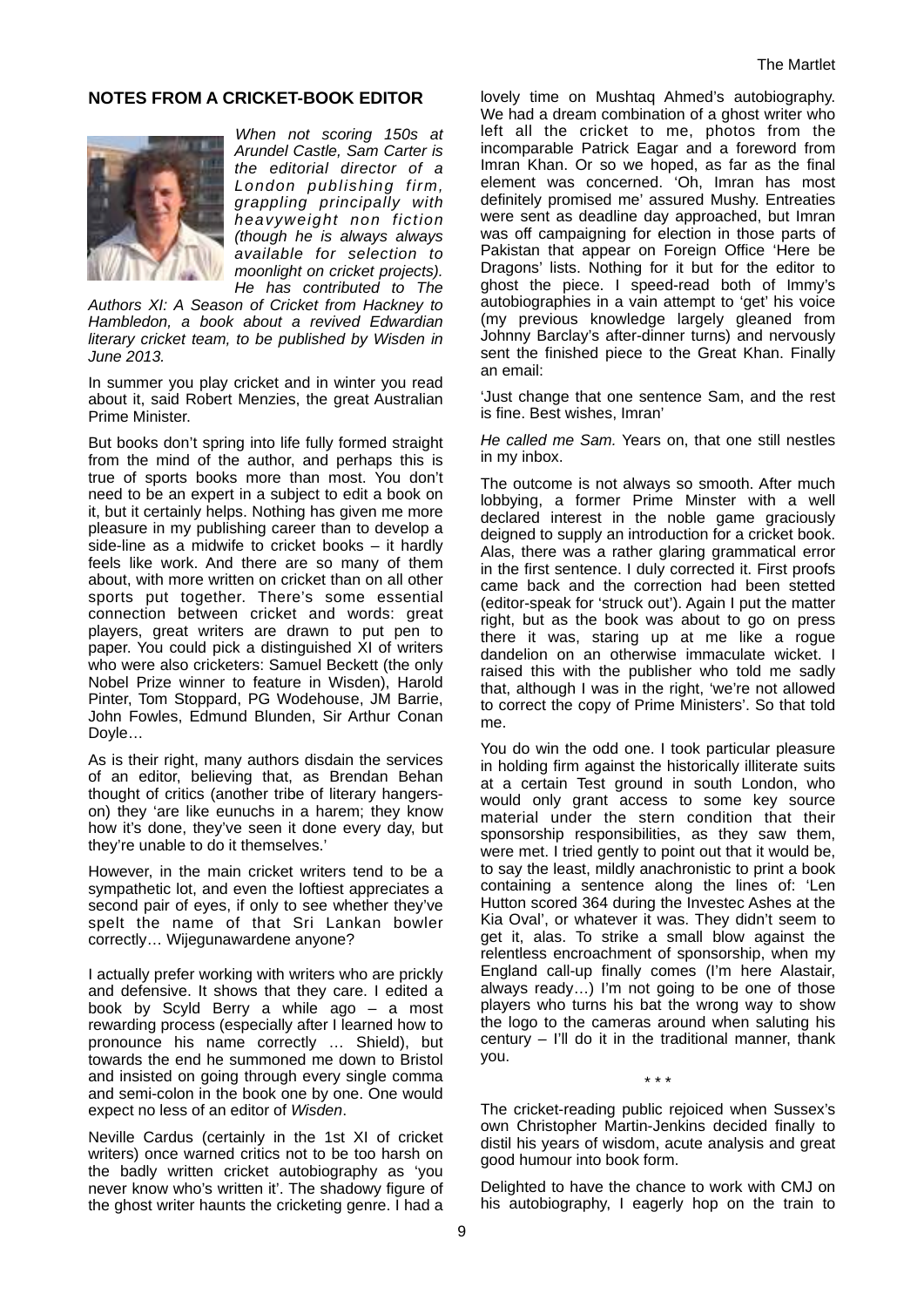Horsham where he picks me up and we have an excellent lunch before settling down to work. All charm so far. Then we retire to his study, a treasure trove of cricketing memorabilia, and looking down his nose he bowls me a tricky one first up: 'Well Sam, my previous eighteen books I sent to the publisher and they've just been published. What on earth do you think you can do?'

A mouse's squeak to a lion's roar. 'Not much' is the answer. I'd grown up with his voice on Test Match Special, read his reports in The Times and Telegraph and treasured his anthology The Spirit of Cricket, a rattle-bag of some of the finest cricket writing ever. Plus he was known on Fleet Street to be the scourge of ham-fisted subs who'd commit lèse majesté and alter his copy. We get on better once I clarify my credentials as a Sussex Martlet, and I assure him I'm just there to check those Sri Lankan spellings.



The book starts with the moment the young CMJ sees Barrington's cut shot at the Oval sending the ball skipping on its way to crash into the fence just by where he is sitting. CMJ is hooked, and so too the reader. He writes as well as he speaks and the book is a joy, the product of the perfect marriage of a great writer and his subject. Here's a book all Martlets can treasure when they're not on the field, and you should watch out for the appearance of some old companions within these rich pages: 'Sandy Ross, who had perhaps the warmest smile of anyone I have known, seemed either to play or watch cricket every day of every English summer.' We all thought it of Sandy, but how well Christopher sums up the joie de vivre of our much-missed friend.

And then at the start of 2013 came the desperate news that Christopher had lost his battle against cancer. There was a thread running through the myriad tributes, the heartfelt feeling that the cricket world had lost a uniquely civilised and truthful voice. 'Summer's lease hath all too short a date'.

## **MARTLET SOCIAL DIARY**

The Club Dinner was held in the Long Room at the Sussex County Cricket Club, Hove on 30th March. In attendance were some 55 members and their guests and a splendid meal was enjoyed by all. We had two entertaining speeches from Geoff Wills in his capacity as President of the Club, and this was his last occasion in that post as he was standing down after six very fruitful years in the post. Our chief guest was Sussex stalwart Les Lenham who let us into a few secrets about Geoff and their years together at the County (not however, for publication here).



Les Lenham and Geoff Wills

The general feeling of those present was that the venue for the Club Dinner was ideal but that we still need to attract a quorum of younger members to the event. The food and hosting of the evening by the Sussex C.C.C catering staff was splendid.

Further Sussex Martlet events were held during the 2012 season. These included the T20 fixture between Sussex and Kent under lights on the 29th June, which included dinner in the Dexter Room and excellent seats to watch the home team's comfortable win.

On the 22nd July members also attended the CB40 game at Arundel between Sussex and Northants in the comfort of a private marquee.

Committee members also made up a table at a 'Murder mystery evening' fundraiser held at Folkington Manor in September, where the team's expertise saw us triumph to the tune of a case of wine!

The 2013 dinner will again be at the County Ground at Hove, and it is hoped that more members will support this important evening for the Sussex Martlets.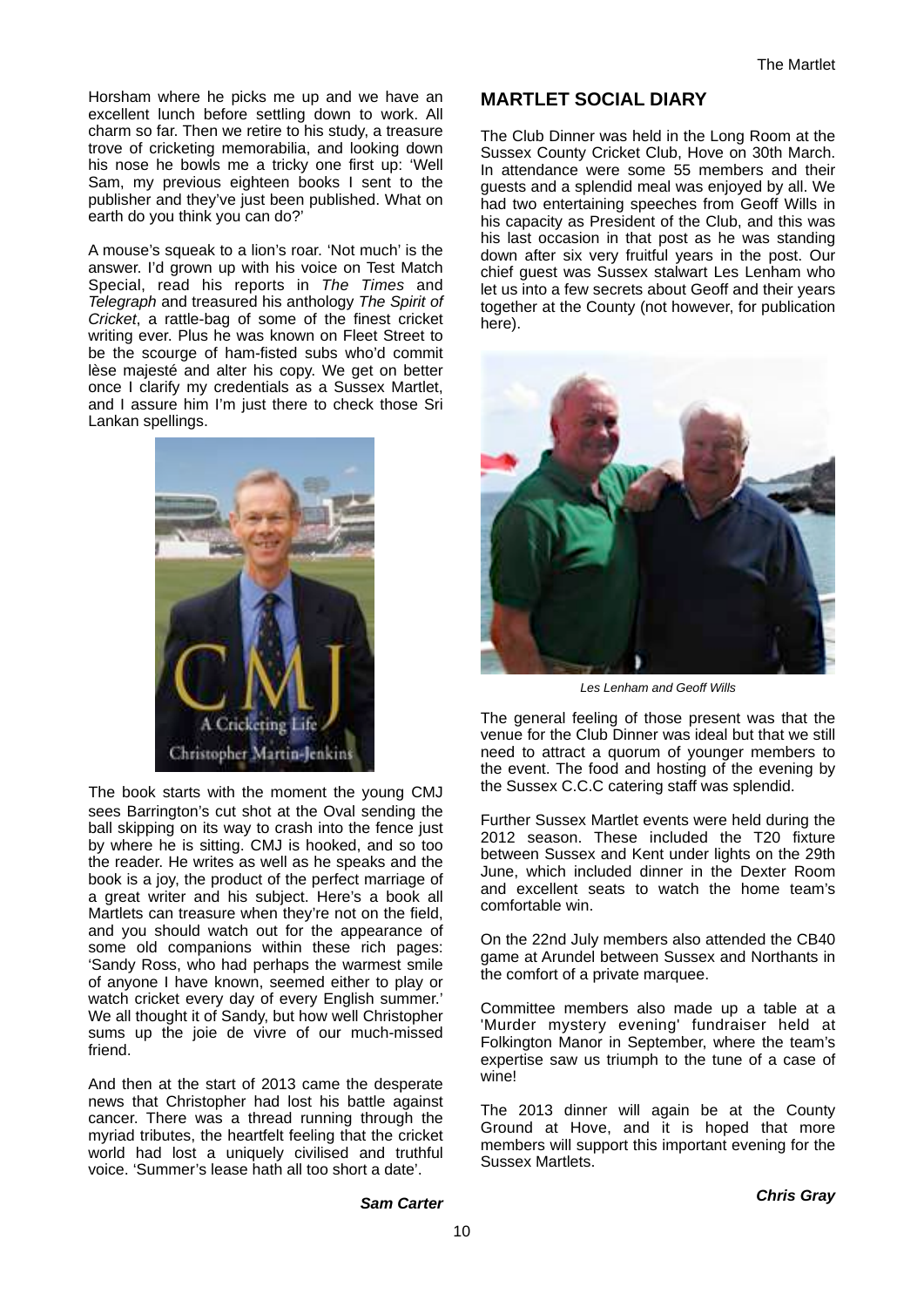

## **THE GOLFING SOCIETY 2012**

It is unusual for our golf matches to be cancelled due to adverse weather, and although we were more fortunate than our cricketing counterparts, we did lose one fixture due to unplayable course conditions. Unfortunately the cancelled match was to have been our first game at Littlestone GC.

In our eight other matches we played for pleasure rather than victory, avoiding a whitewash only due to a strong win at Rye.

Of our 57 members, 37 played at least once during the year.

**v Littlehampton (March 10th)**. Happily we have restored this fixture after a couple of years absence. We enjoyed a lovely spring day, playing one round of fourballs followed by lunch. We lost narrowly 3½ - 2½.

**v West Sussex (March 25th)**. Always a popular match and played on a bright spring day. We played two rounds of foursomes either side of an excellent lunch. The match was lost to a strong West Sussex side 12-4.

**v Crowborough (April 1st)**. A lovely place to play golf. On a cold but sunny day, the Martlets were outclassed, losing the morning series  $5\frac{1}{2}$  -  $\frac{1}{2}$ , but coming back slightly in the afternoon 4½ - 1½ to lose overall 10-2.

**v Royal Ashdown (April 22nd)**. Played on a sunny morning, but perhaps seeing the start of the poor summer with a wet afternoon. Once again we started badly, losing the morning session 5-2, and the afternoon rounds 4-2, to lose 9-4 overall.

**v Littlestone (April 28th**). Cancelled due to an unplayable course.

**v Piltdown (September 9th)**. Played on a fine day, we won the morning round 3½ -2½ but fared badly in the afternoon rounds losing 5-1 to lose  $7\frac{1}{2}$  -  $4\frac{1}{2}$ overall.

**v Seaford (September 30th)**. A fine day's golf enjoying lovely views (perhaps we should have been concentrating on the golf) as we played one round of fourballs, losing 4½ - 1½

**v Cooden Beach (October 7th)**. A traditional match of two rounds of foursomes either side of an excellent lunch. We lost a hard fought match 4-2 in the morning and  $3\frac{1}{2}$  -  $2\frac{1}{2}$  in the afternoon, with a 7½ - 4½ overall result.

**v Rye (October 14th)**. On a fine day at this famous old course we were pleased to record a win for the second year running: 7-5 overall.



Colin Oliver Redgate wins the SMGS shield (Again!)